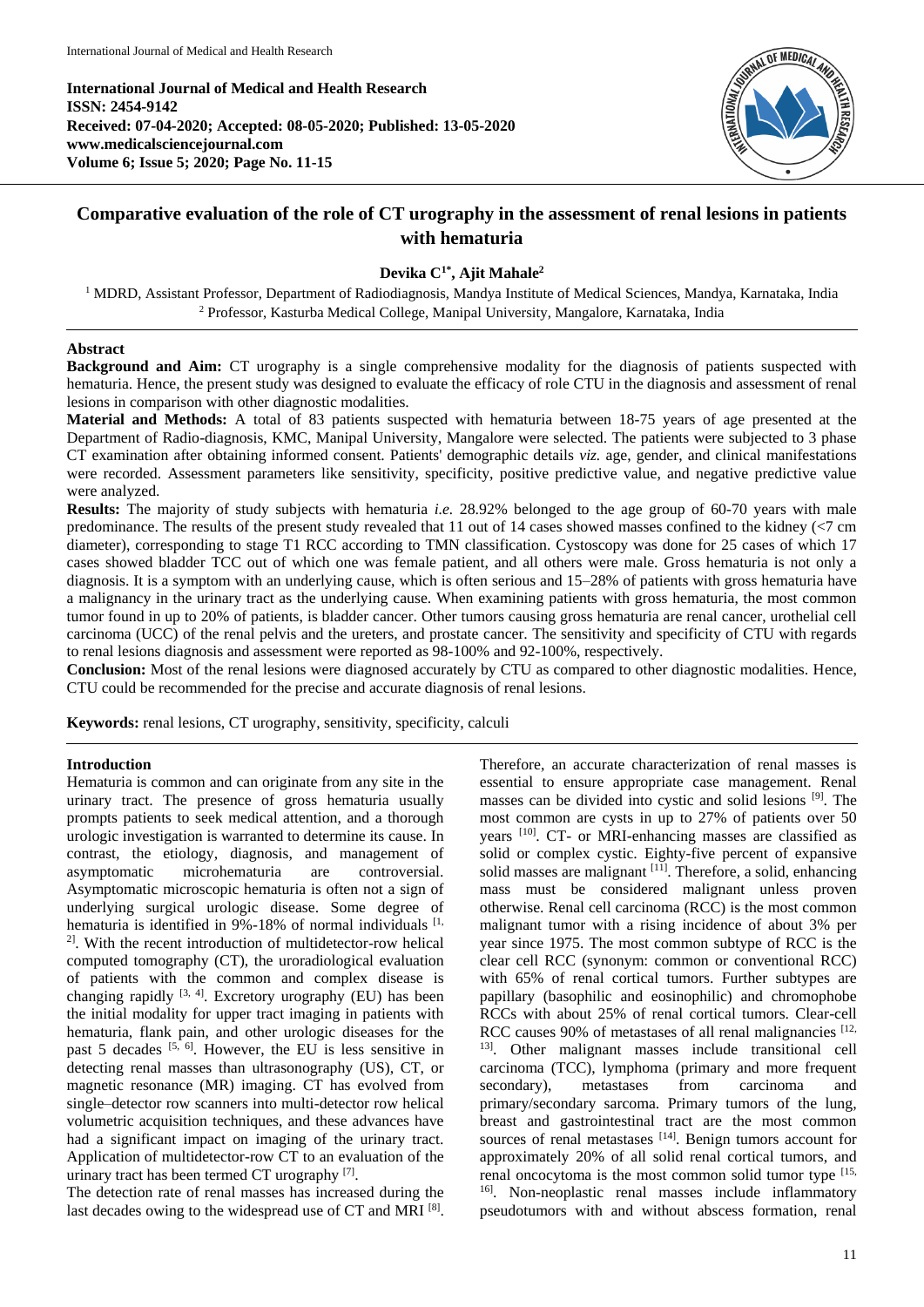infarct, hematoma and replacement lipomatosis with coexistent xanthogranulomatous pyelonephritis [17, 18].

CTU offers a few imperative points of interest for imaging of the urinary tract: single breath-hold coverage of the whole urinary tract with an absence of respiratory misregistration, quick imaging with ideal contrast medium opacification and decreased partial volume effect as fitting cuts can be chosen from the volumetric figures. With this background the present study was designed to evaluate the role of CTU in the assessment of renal masses in patients suffering from hematuria in comparison with other diagnostic modalities *viz.* intravenous urography, ultrasonography, CT, retrograde urethrography and pyelography, cystoscopy, and ureteroscopy.

# **Materials and Methods**

## **Study subjects**

A total of 83 patients suspected with a history of hematuria between 18-75 years of age presented at the Department of Radio-diagnosis, KMC, Manipal University, Mangalore were selected for this study.

#### **Inclusion criteria**

 Patients presented with microscopic and macroscopic hematuria

## **Exclusion criteria**

- Patients below 18 and above 75 years of age.
- **Pregnant and lactating patient**
- Patients with Serum Creatinine  $>1.8$  and cases not on dialysis
- **•** Cardiac failure
- **Multiple myelomas**
- **Previous allergic reaction to contrast media**
- Patients with known bleeding disorders

### **Imaging technique**

The patients underwent a 3 phase CT examination after

obtaining informed consent in written form. First was the initial non-contrast phase (Oral and rectal water - one liter). After half an hour contrast test dose was given. The corticomedullary phase was acquired 15-25 seconds after administration of intravenous non-ionic contrast [100 ml at a rate of 2 ml/sec.]. The next phase was the nephrographic phase, which was acquired following a delay of 30-55 seconds to evaluate the renal parenchyma. Followed by the pyelographic phase which was taken 8-15 min. following administration, to evaluate the urothelium from the pelvicalyceal system to the bladder. This was performed with a Multidetector CT scanner (G E Bright speed). CT scans were obtained from the kidneys to the bladder with the following technique: 100- 120 kv. 300- 350 mAs. [Auto mAs] Images were reconstructed at a thickness of 5 mm. Three-dimensional (3D) reconstructions of the nonenhanced, nephrogenic phase and excretory phase were performed.

#### **Ethical approval**

Clearance from the ethical committee of KMC, Manipal University, Mangalore was sought and obtained before the initiation of the study.

## **Data analysis**

Patients' demographic details *viz.* age, gender, and clinical manifestations were recorded. Assessment parameters like sensitivity, specificity, positive predictive value, and negative predictive value were analyzed.

#### **Results**

The majority of the study subjects in our study i.e. 24/83 (29%) belonged to the age group of 60-70 years followed by 25% in 50-60 years. Male predominance (83.13%) of study subjects was observed as compared to females (16.87%). The demographic profile of the study subjects was plotted in Figure 1.



**Fig 1:** [I]-Age wise distribution pattern of study subjects; [II]- Gender wise distribution pattern of study subjects

Renal Cell Carcinoma (RCC) Cases: 11 out of 14 cases showed masses confined to the kidney (<7 cm diameter), which is corresponding to stage T1 RCC according to TMN classification. The attenuation difference of 20 HU or more between non-contrast and post-contrast images was diagnostic for pathological enhancement. In one case the

mass was more than 7 cm in diameter, confined to the kidney and associated with enlarged regional lymph nodes (corresponding to grade T2 and N2). Two cases showed renal vessel infiltration, corresponding to stage T3B. All the cases underwent nephrectomy and biopsy showed 3 as clear cell carcinoma [Figure 2].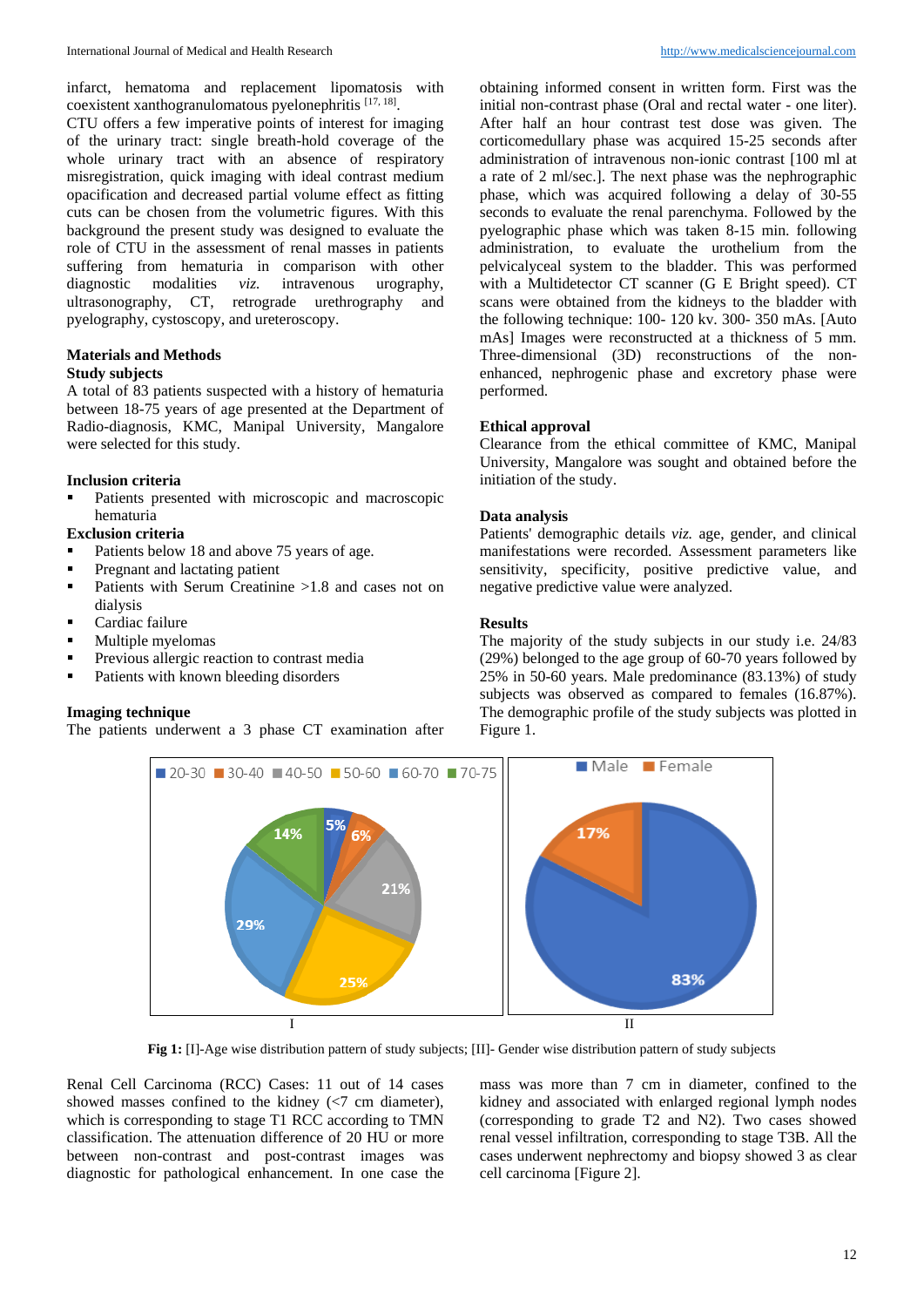

**Fig 2:** Image showing of right RCC case

Renal lymphoma was found in one case and appeared like the right renal homogenous mass lesion associated with para-aortic enlarged lymph nodes [Figure 3**].** 



**Fig 3:** [I]-Showing case of lymphoma in the left kidney; [II]- Showing case of lymphoma in the left kidney with mesenteric and paraaortic lymph nodes

TCC CT axial image showing enhancing lesion in the left posterolateral wall with involvement of left VUJ 3 were low grade urothelial carcinoma. [Figure  $4 \& 5$ ].



**Fig 4:** Case of urinary bladder lesion



**Fig 5:** Enhancing lesion in right upper and mid ureter –ureteric **TCC** 

## **Discussion**

Owing to the widespread use of abdominal imaging studies the detection rate of solid renal masses has increased, and accurate characterization of imaging features of renal masses has become more essential for case management.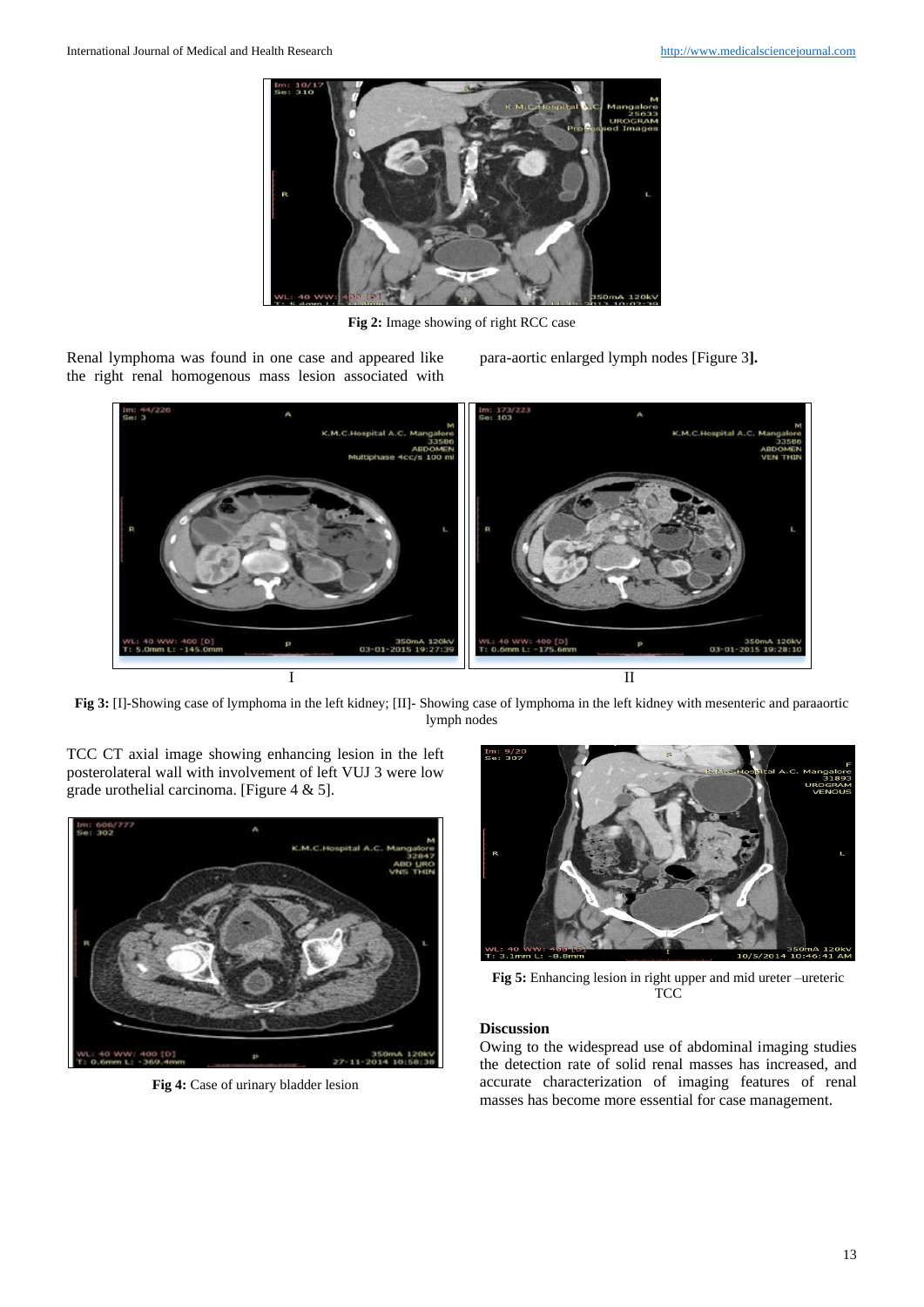Hence, the present study was designed to evaluate the role of CTU in the assessment of renal masses in patients suffering from hematuria in comparison with other diagnostic modalities *viz.* intravenous urography, ultrasonography, CT, retrograde urethrography and pyelography, cystoscopy, and ureteroscopy.

In our study MDCT accurately diagnosed the nature of renal masses in 98% of cases and there were 14 cases of RCC diagnosed with sensitivity and specificity of 100% and 98% respectively, positive predictive value (PPV) of 93% and negative predictive value (NPV) of 100%. It also helped in the accurate staging of renal cell carcinoma in all cases. These findings were in concurrence with findings of Maheshwari *et al.,* who stated that CT has a staging accuracy of up to 91%, making it the imaging method of choice for most patients.

Imaging parameters of renal masses are helpful in the characterization of renal masses focusing especially on the differentiation between cystic and solid lesions [19]. CT It is helpful to differentiate category I, III and IV cysts. Depending on the size and location, it is critical to differentiate between complicated cysts of categories II and III [20] . We used non-contrast scan for renal masses to assess the baseline attenuation and degree of post-contrast enhancement as well as to detect calcification and hemorrhage, this is in agreement with Sheth *et al* expressed an underlying arrangement of unenhanced scans through the kidneys ought to be a piece of each convention for assessment of a speculated renal mass; it gives a gauge to quantify the upgrade inside the injury after the organization of intravenous complexity material. Since most renal cell carcinomas have a rich vascular stockpile, they enhance altogether after the organization of complex material. Enhancement values of more than 12 HU are viewed as suspicious for malignancy [21]. We used the corticomedullary phase to detect the arterial supply of renal masses, collateral vessels as well as the involvement of the renal vein. These findings are in corroboration with findings of Sheth *et al* also wherein the corticomedullary phase is essential for accurate staging of renal cell carcinoma. Maximal opacification of the renal arteries and veins occurs, allowing confident diagnosis of venous extension of tumoral tissue.

# **Conclusion**

In conclusion, many imaging techniques are used for the diagnosis and assessment of renal lesions. In this study, CTU shows high accuracy, sensitivity and specificity in the detection of different cases of renal cell carcinoma. Most of the renal lesions were diagnosed accurately by CTU as compared to other diagnostic modalities *viz.* renal calculi, renal injuries, and neoplastic lesions Hence, CTU could be recommended for the precise and accurate diagnosis of renal lesions.

#### **References**

1. Grossfeld GD, Litwin MS, Wolf JS, Hricak H, Shuler CL, Agerter DC, *et al*. Evaluation of asymptomatic microscopic hematuria in adults: the American

Urological Association best practice policy—part II: patient evaluation, cytology, voided markers, imaging, cystoscopy, nephrology evaluation, and follow-up1. Urology. 2001; 57(4):604-10.

- 2. Mohr DN, Offord KP, Owen RA, Melton LJ. Asymptomatic microhematuria and urologic disease: a population-based study. Jama. 1986; 256(2):224-9.
- 3. Amis Jr ES. Epitaph for the urogram. Radiology. 1999; 213(3):639-40.
- 4. Coakley FV, Yeh BM. Invited commentary. Radio Graphics. 2003; 23:1455–1456. [commentary on: Joffe SA, Servaes S, Okon S, Horowitz M. Multi-detector row CT urography in the evaluation of hematuria. Radio Graphics. 2003; 23:1441-1455.
- 5. Hattery RR, Williamson B Jr, Hartman GW, LeRoy AJ, Witten DM. Intravenous urographic technique. Radiology. 1988; 167:593–599.
- 6. Dyer RB, Chen MY, Zagoria RJ. Intravenous urography: technique and interpretation. Radio Graphics. 2001; 21:799–821.
- 7. Newhouse JH, Bluth EI, Bush Jr WH. Radiological investigation of patients with hematuria. ACR Appropriateness Criteria. Reston, Va: American College of Radiology. 2001; 11:1-5.
- 8. Srougi V, Kato RB, Salvatore FA, Ayres PP, Dall'Oglio MF, Srougi M. Incidence of benign lesions according to tumor size in solid renal masses. International braz j urol. 2009; 35(4):427-31.
- 9. Coulam CH, Sheafor DH, Leder RA, Paulson EK, DeLong DM, Nelson RC. Evaluation of pseudoenhancement of renal cysts during contrastenhanced CT. American Journal of Roentgenology. 2000; 174(2):493-8.
- 10. Tada S, Yamagishi J, Kobayashi H, Hata Y, Kobari T. The incidence of simple renal cyst by computed tomography. Clinical radiology. 1983; 34(4):437-9.
- 11. Pahernik S, Ziegler S, Roos F, Melchior SW, Thüroff JW. Small renal tumors: correlation of clinical and pathological features with tumor size. The Journal of urology. 2007; 178(2):414-7.
- 12. Jemal A, Siegel R, Ward E, Hao Y, Xu J, Murray T, *et al*. Cancer statistics. 2008. CA Cancer J Clin. 2008; 58(2):71-96.
- 13. Chow WH, Devesa SS, Warren JL, Fraumeni Jr JF. Rising incidence of renal cell cancer in the United States. Jama. 1999; 281(17):1628-31.
- 14. D'Antonio A, Caleo A, Caleo O, Addesso M, Boscaino A. Hepatocellular carcinoma metastatic to the kidney mimicking renal oncocytoma. Hepatobiliary & pancreatic diseases international: HBPD INT. 2010; 9(5):550-2.
- 15. Kovacs G, Akhtar M, Beckwith BJ, Bugert P, Cooper CS, Delahunt B, *et al*. The Heidelberg classification of renal cell tumours. The Journal of Pathology: A Journal of the Pathological Society of Great Britain and Ireland. 1997; 183(2):131-3.
- 16. Motzer RJ, Bacik J, Mariani T, Russo P, Mazumdar M, Reuter V. Treatment outcome and survival associated with metastatic renal cell carcinoma of non–clear-cell